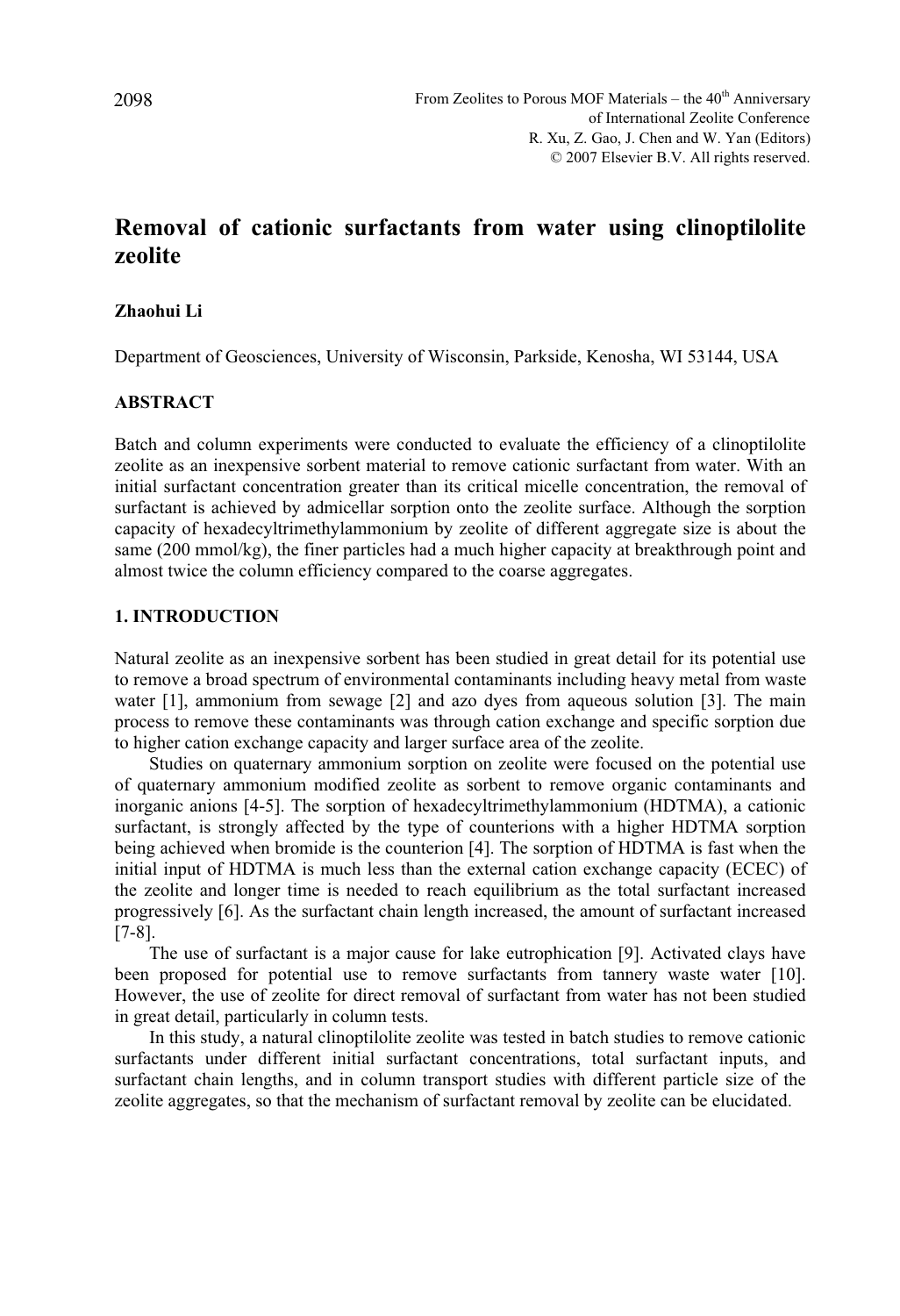### **2. MATERIALS AND METHODS**

## **2.1. Materials**

The zeolite (from St. Cloud Mine in Winston, NM) aggregates having particle sizes of  $0.4 - 1.4$  and  $1.4 - 2.4$  mm were used without pre-treatment. The material contains 74% of clinoptilolite, 10% of feldspar, 10% of quartz, and 5% smectite and has an ECEC of 90-110 mmol/kg [5].  $K^+$  and  $Ca^{2+}$  are the major exchangeable cations. The surfactants used include HDTMA bromide and chloride, dodecyltrimethylammonium (DDTMA) bromide, and octyltrimethylammonium (OTMA) bromide.

## **2.2. Batch surfactant sorption**

Two grams of zeolite and 20 mL of surfactant solution were mixed in 50 mL centrifuge tubes with initial concentrations of 4, 8, 12, 16, 20, 24, and 28 m*M* for HDTMA and DDTMA, and 1, 3, 6, 9, 12, 15, 18, and 21 m*M* for OTMA. The mixtures were shaken at 150 rpm for 24 h, centrifuged at 4000 rpm for 30 min, and the supernatant analyzed after being filtered through a  $0.45 \mu m$  syringe filter.

## **2.3. HDTMA sorption kinetics**

To each 50 mL centrifuge tube, 10 mL of 20 m*M* HDTMA solution and varying amounts of zeolite were combined to achieve initial inputs of 25, 75, and 200 mmol/kg. These loading levels would result in a monolayer to a bilayer surfactant surface coverage. The mixtures were shaken at 150 rpm for varying amounts of time, centrifuged, and then filtered before the supernatant was analyzed. When the mixing time was less than 15 minutes, the samples were filtered and then analyzed.

#### **2.4. Column HDTMA transport**

Surfactant transport experiments were performed using plastic columns of 2.54 cm in diameter and 14.2 cm in length. Duplicate columns were packed with  $0.4 - 1.4$  and  $1.4 - 2.4$ mm zeolite. A 4-head peristaltic pump was used for surfactant solution (5 m*M*) delivery at 20 mL/h in upward direction. Detailed column and flow parameters are listed in Table 1. Both HDTMA and counterion bromide concentrations were analyzed for the effluent.

| Transport parameters of HDTMA through zeolite columns |         |          |                     |                 |                          |       |
|-------------------------------------------------------|---------|----------|---------------------|-----------------|--------------------------|-------|
| Columns                                               | Density | Porosity | $K_{\rm L}$ (L/kg)  | $S_m$ (mmol/kg) | Dispersivity, $\alpha_L$ | $r^2$ |
|                                                       | 1.04    | 0.66     | $0.59 \ (\pm 0.06)$ | $250 (\pm 40)$  | 13 $(\pm 3)$             | 0.992 |
| $\mathcal{D}$                                         | 1.02    | 0.61     | $0.51 (\pm 0.19)$   | 180 $(\pm 45)$  | 12 $(\pm 5)$             | 0.994 |
|                                                       | 1.00    | 0.67     | $0.65 (\pm 0.33)$   | $206 (\pm 80)$  | 3.2 $(\pm 0.7)$          | 0.997 |
| $\overline{4}$                                        | 1.01    | 0.67     | $0.47 (\pm 0.19)$   | $206 (\pm 60)$  | 3.2 $(\pm 0.6)$          | 0.99  |

#### **2.5. Chemical analysis**

Table 1

The HDTMA solution concentration was analyzed using an HPLC method with a Nucleosil CN column from Sigma-Aldrich (St. Louis, MO), a Shimadzu 9-A autoinjector, a Linear 100 UV-Vis detector at detection wavelength of 254 nm. The mobile phase was 5 m*M p*-toluenesulfonate in 45% water and 55% methanol. At a flow rate of 1 mL/min, the retention time was 2.2, 2.6, and 3.2 min for OTMA, DDTMA, and HDTMA, respectively. A dilution at 1/10 ratio was made for concentrations greater than 2 m*M*. Bromide and chloride analysis was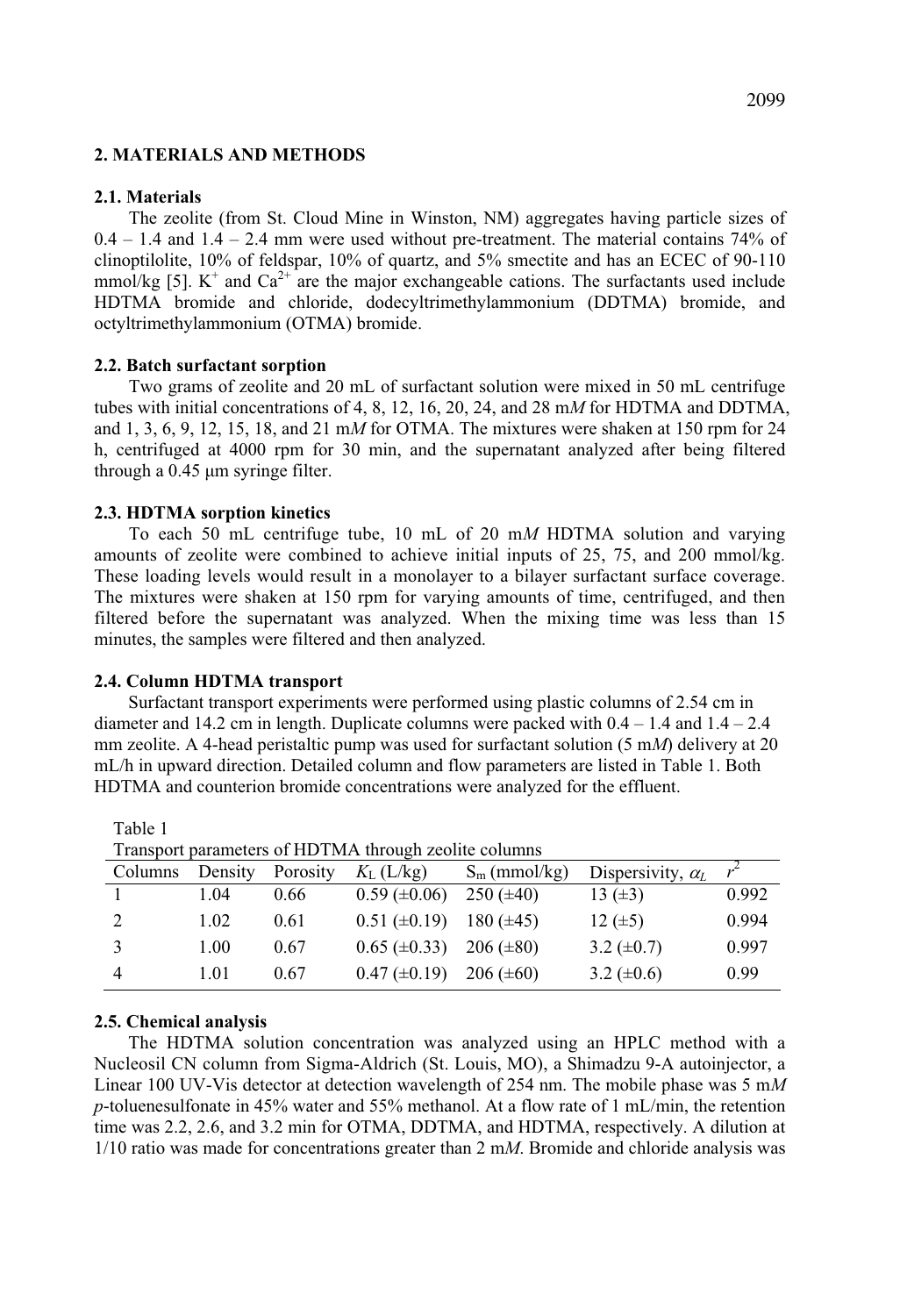2100

performed in another HPLC system using a Shimadzu 9-A autoinjector, a Hamilton PRP-X100 anion chromatographic column, and an Alltech electric conductivity detector. The mobile phase was 2 m*M* potassium phthalate with pH 6 adjusted by NaOH. At a flow rate of 2 mL/min, the retention time was 2.1 and 3.1 min for chloride and bromide, respectively.

All experiments were performed in duplicate and standard curves were fitted based on 4-6 standards with the linear coefficient of determination  $(r^2)$  not less than 0.999. The amount of surfactant and counterion sorbed was calculated from the difference between the initial and final solution concentrations.

#### **2.6. Simulation of HDTMA transport**

HYDRUS-1D version 2.01 [11], which uses the following partial differential equation to describe the transport of a solute undergoing equilibrium sorption, was used to simulate the HDTMA breakthrough data:

$$
\frac{\partial C}{\partial t} + \frac{\rho_b}{\theta} \frac{\partial S}{\partial t} = D \frac{\partial^2 C}{\partial x^2} - v \frac{\partial C}{\partial x}
$$
 (1)

where *C* and *S* are the solute concentrations in aqueous and solid phases, *t* the travel time,  $\rho$ <sub>b</sub> the media bulk density,  $\theta$  the porosity, *D* the hydrodynamic dispersion coefficient, *v* the mean pore velocity, and *x* the travel distance. The sorption of HDTMA on zeolite is governed by the Langmuir sorption isotherm by which HDTMA sorption on zeolite follows [4]:

$$
S = \frac{K_L S_m C}{1 + K_L C} \tag{2}
$$

where  $S_m$  is the solute sorption capacity or sorption maximum and  $K_L$  the Langmuir coefficient. The retardation factor of a solute, whose sorption on solid is governed by the Langmuir sorption isotherm, is a function of effluent solution concentration:

$$
R = \frac{\rho_b}{\theta} \frac{S_m K_L}{\left(1 + K_L C\right)^2} \tag{3}
$$

## **3. RESULTS AND DISCUSSION**

The length of surfactants' hydrophobic chain had a significant effect on their removal from water by zeolite (Figure 1). The sorption capacities on zeolite are 200, 160, and 70 mmol/kg for HDTMA, DDTMA, and OTMA, respectively. The HDTMA and DDTMA sorption capacities exceede the ECEC while that of OTMA is less than the ECEC of the zeolite. Accompanying surfactant removal, simultaneous sorption of counterion bromide is also achieved (Figure 1). The counterion sorption capacities are 140, 70, and 0 for HDTMA, DDTMA, and OTMA, respectively. The ratio of HDTMA sorbed/Br sorbed on zeolite was 4/3, indicating an admicelle formation. The ratio of DDTMA sorbed/Br sorbed was 1/1 at higher concentration, revealing a less dense bilayer formation. However, OTMA mainly forms monolayer as Br sorption is minimal due to monomer sorption and surface cation exchange.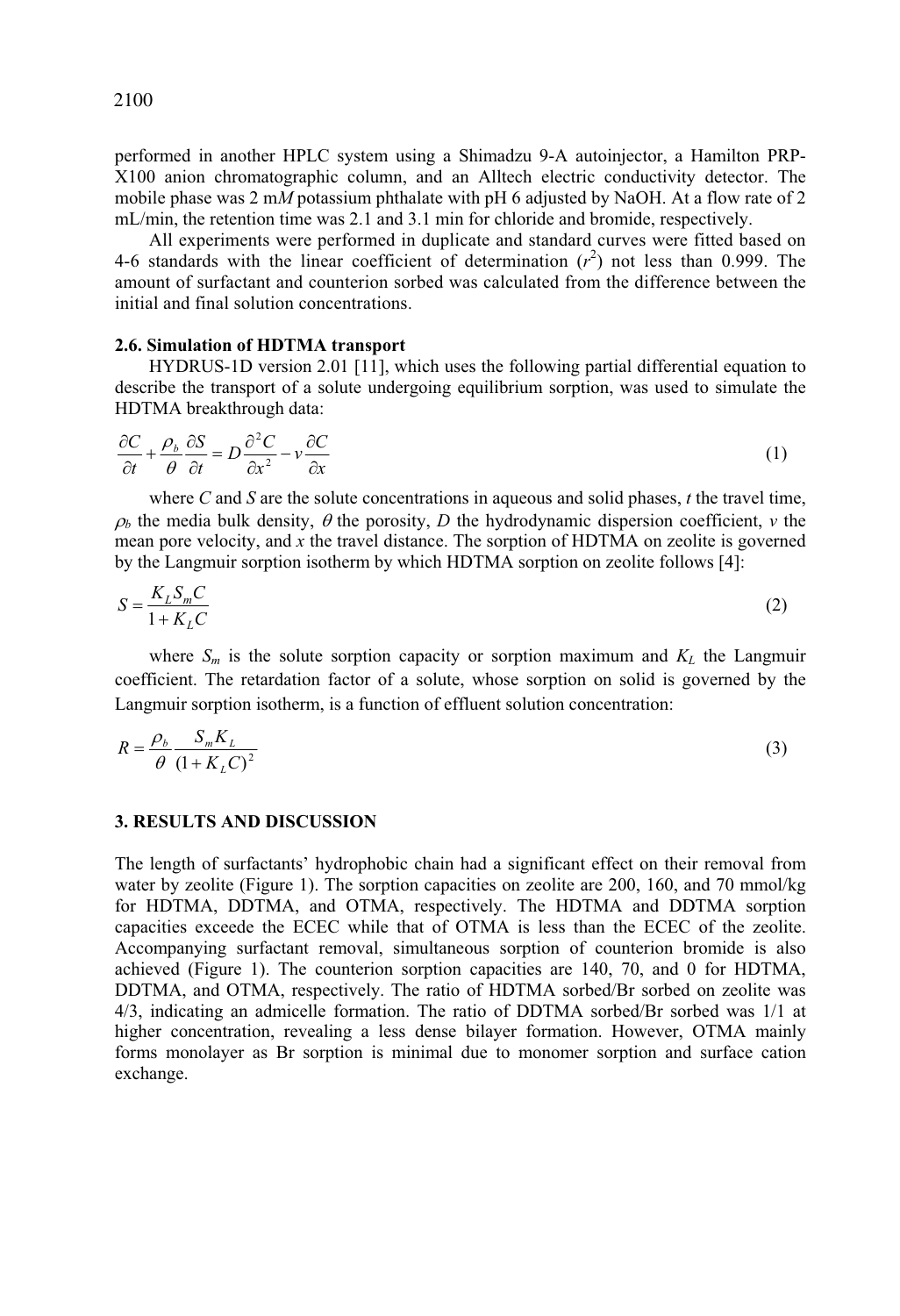

Fig. 1. Sorption isotherm of HDTMA (a), DDTMA (b), OTMA (c) and counterion bromide on zeolite. The lines are Langmuir fit to the observed data.

The admicellar sorption was further revealed in kinetics study as concurrent removal of both surfactant and counterion was achieved (Figure 2). Surfactant removal was fast when the initial surfactant input was low. A later arrangement of surfactant molecules on zeolite surfaces resulted in a slight desorption of counterions from the admicelle when the input surfactant was 75 and 133 mmol/kg, less than 200% of the ECEC of the zeolite (Figure 2b). For example, at an HDTMA input of 75 mmol/kg, the highest counterion sorption occurred at 1 hour, beyond which the counterion sorption dropped from 24 mmol/kg to 8 mmol/kg. When the HDTMA input was 133 mmol/kg, the highest counterion sorption occurred at 8 hour, after which the counterion sorption dropped from 49 mmol/kg to 38 mmol/kg. (Figure 2b).



Fig. 2. Sorption of HDTMA (a) and counterion chloride (b) as a function of time at different initial inputs. The values are initial surfactant input.

The transport of HDTMA followed a typical solute breakthrough curve (Figure 3). The capacity of the adsorbent in the breakthrough point  $C_B$  is defined as the amount of solute sorbed when the effluent concentration reaches 5% of the input concentration, while the capacity in the exhaustion point  $C_E$  corresponds to the amount of solute sorbed when the effluent HDTMA concentration reaches 95% of the input concentration. The  $C_B$  value is 82-83 mmol/kg and the  $C_E$  is about 185-187 mmol/kg for the 1.4 – 2.4 mm zeolite. In contrast, the  $0.4 - 1.4$  mm zeolite has the C<sub>B</sub> value of  $140 - 160$  mmol/kg and C<sub>E</sub> value of  $195 - 210$ mmol/kg. The degree of saturation or column efficiency  $\varepsilon$  can be calculated as:  $\varepsilon = C_B / C_E$ . The  $\varepsilon$  values are 0.44 – 0.45 for 1.4 – 2.4 mm zeolite and 0.72 – 0.76 for 0.4 – 1.4 mm zeolite.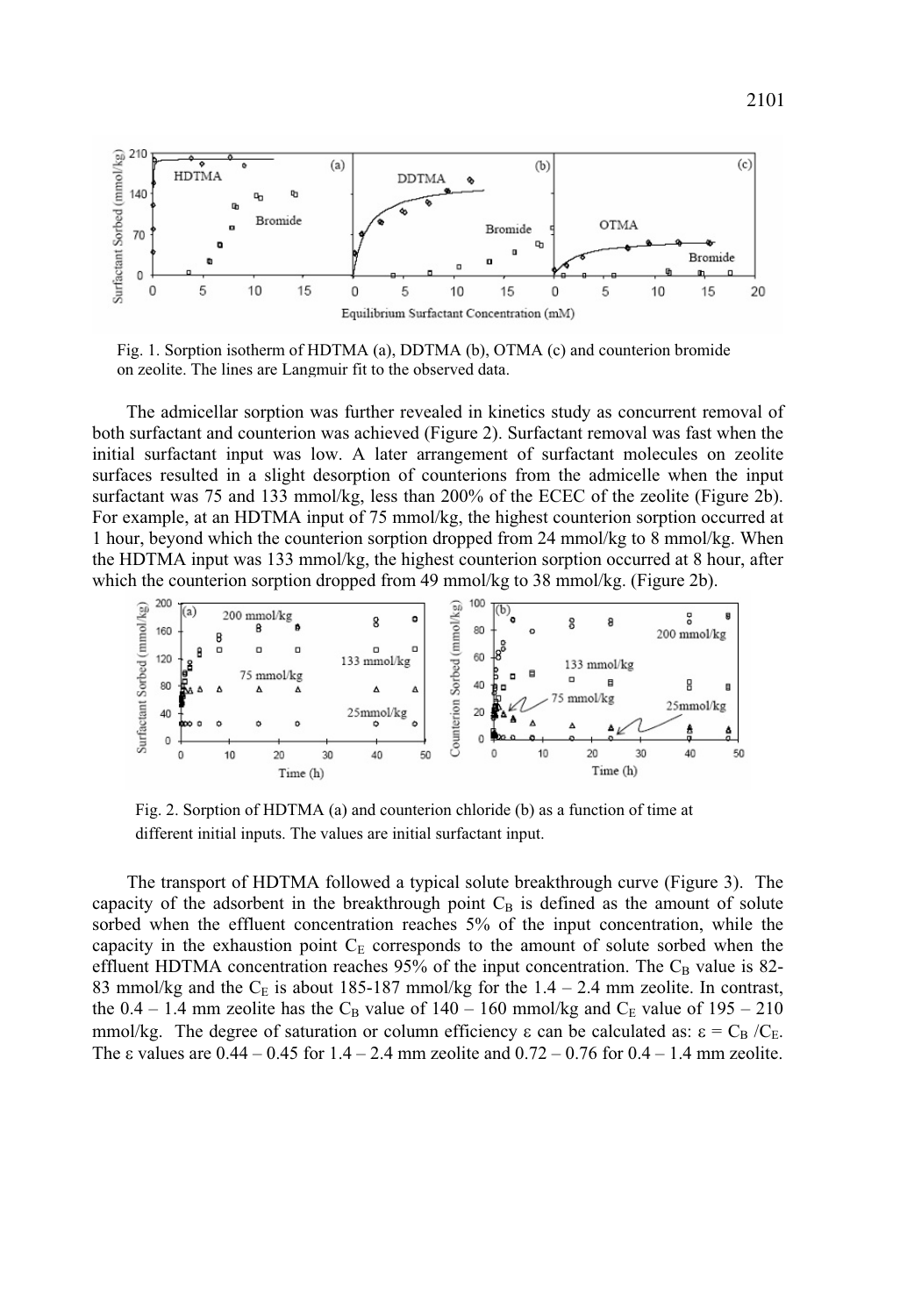

Fig. 3. Transport of HDTMA ( $\square$ ) and counterion bromide ( $\diamond$ ) through duplicate zeolite columns of  $1.4 - 1.4$  mm (Column 1 and 2) and  $0.4 - 1.4$  mm (Column3 and 4).

The breakthrough curve for counterion bromide is completely different from that of HDTMA (Figure 3). While the effluent HDTMA concentration was minimal in the early stage of the column experiment, an immediate breakthrough of bromide at 50% of the input concentration could be seen. The results also support admicellar sorption of HDTMA on zeolite, by which 50% of the counterion could be initially sorbed.

The HDTMA retardation factor R can be estimated by the number of pore volumes it takes for the effluent concentration to reach half of the input concentration. Using this method, the R value is about 50 for the  $1.4 - 2.4$  mm zeolite and 60 for the  $0.4 - 1.4$  mm zeolite.

The following parameters were estimated using HYDRUS-1D [11]: longitudinal dispersivity,  $\alpha_L$ ,  $K_L S_m$ , and  $K_L$  by inverse modelling of the observed breakthrough data. Both particle sizes had similar  $K_L$  and  $S_m$  values but different dispersivity value (Table 1). More dispersion is seen for the zeolite aggregates with larger particle sizes. The calculated  $S<sub>m</sub>$  value is about 210 mmol/kg, very close to the value determined from batch tests.

The accumulative sorption of HDTMA and counterion bromide on zeolite from the columns tests is plotted in Figure 4. The total HDTMA loading at the end of experiment is 190 and 220 mmol/kg for the  $1.4 - 2.4$  and  $0.4 - 1.4$  mm zeolite, respectively. These values are close to the HDTMA sorption capacity of 200 mmol/kg, determined from batch tests (Figure 1) and to the values simulated by HYDRUS-1D (Table 1). Accompanying HDTMA sorption, concurrent counterion bromide sorption also occurs. At any given time the ratio of HDTMA sorbed to that of counterion bromide sorbed is about 2 to 1, again verifying surfactant admicelle sorption when the initial surfactant concentration is greater than the CMC of the surfactant. At the surfactant sorption maximum, bromide sorbed is 105 and 125 mmol/kg for  $1.4 - 2.4$  and  $0.4 - 1.4$  mm zeolite, further indicating sorbed surfactant bilayer formation on zeolite (Figure 4).